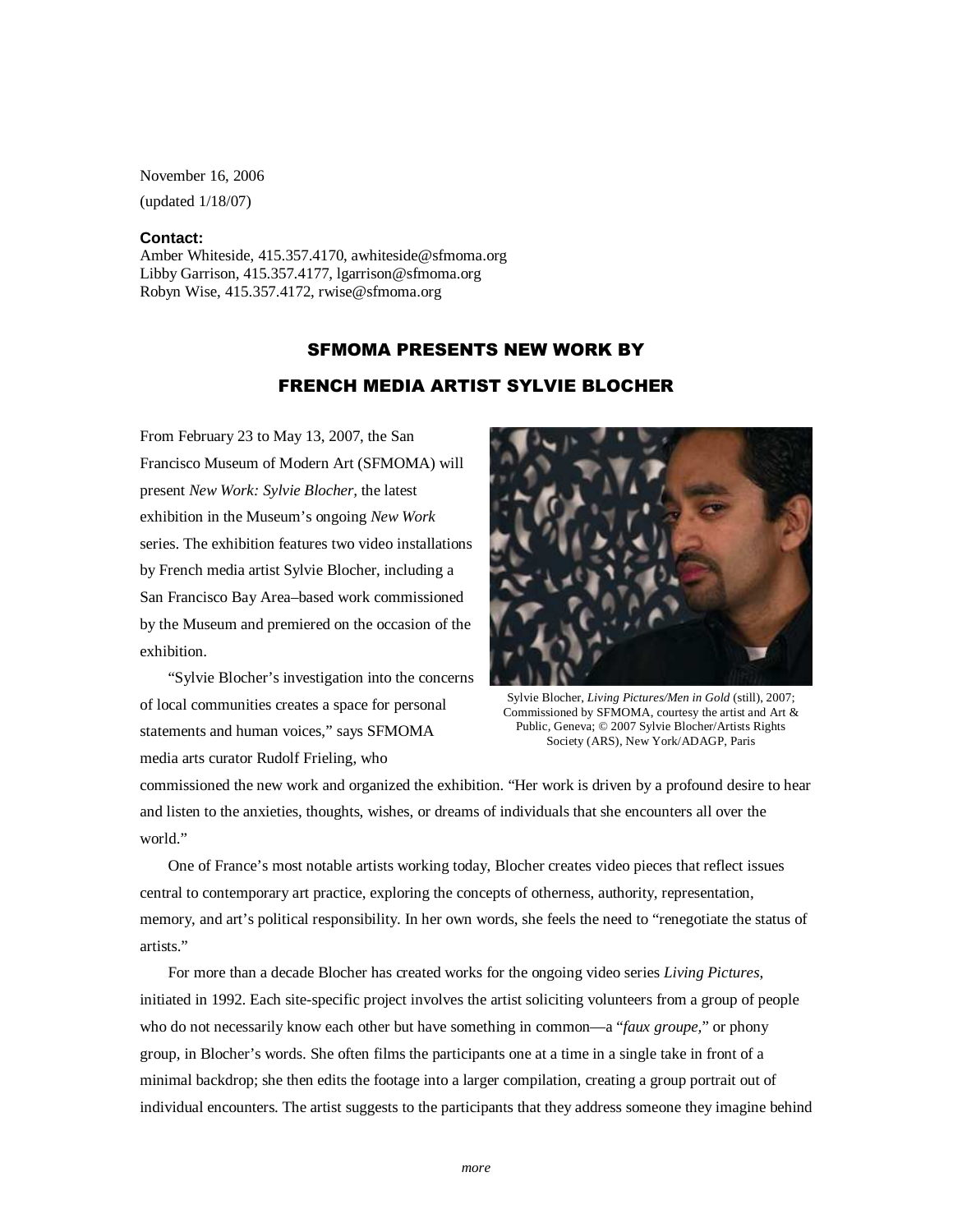the camera. In creating the tightly framed portraits, Blocher concentrates on her subjects' dignity as carriers of their own voice.

*New Work: Sylvie Blocher* includes a Bay Area–based installment of *Living Pictures* filmed during her residency in the community and commissioned by SFMOMA. Titled *Living Pictures/Men in Gold*, the locally based production focuses on individuals such as entrepreneurs, CEOs, venture capitalists, and designers who have accumulated wealth in Silicon Valley's high-tech industries. The portraits reflect a group of people with different cultural backgrounds, nationalities, and work experiences who share the ambition to make money and take risks. Blocher is interested in the motives, desires, fantasies, obsessions, and anxieties related to fulfilling the American dream—vividly embodied in the region's pioneering technology industry—and the complexity of our relationship to money. The commission signals the Museum's commitment to fostering a continuous dialogue with contemporary artistic practice as well as its link to the San Francisco community.

In previous segments of *Living Pictures* Blocher has recorded, among other groups, preeminent physicists at the CERN in Geneva (*The Meditation Room*, 2001), Princeton University's football team (*Are You a Masterpiece?,* 1999), as well as people from neighborhoods in Buenos Aires (*Dignidad*, 2002) and New Orleans *(What Belongs To Them*, 2004), making statements about beauty, the sublime, death, physics, sports, politics, sex, and gender.

*New Work: Sylvie Blocher* also features *Living Pictures/Je et Nous* (I and Us) (2003), a piece for which Blocher filmed 100 inhabitants of the Sevran district of Beaudottes (a northern suburb of Paris), an area reeling from industrial restructuring and rife with issues of poverty and ethnic tension. The video was first shown at the *Zone of Urgency* 2003 Venice Biennale as part of the larger *Je & Nous* (I & Us) social practice project by the interdisciplinary collective Campement Urbain (which includes Blocher, urban planner François Daune, and philosopher Josette Faidit)*.* In this work, Blocher's subjects stand in front of a monochrome screen wearing black T-shirts inscribed with their personal statements in basic white lettering. Statements such as "I dream of having identity papers," "I'm ashamed of you," and "I can't afford to speak of beauty because I have no money" invariably corroborate, complete, or counter each other, piecing together a community portrait from portrayals of unique individuals.

In conjunction with the opening of the exhibition, SFMOMA will present an artist talk featuring Blocher on Thursday, February 22, at 6:30 p.m. in the Phyllis Wattis Theater. This program is free and open to the public. A free illustrated brochure, with an essay by Frieling, will be available in the galleries.

The *New Work* series is organized by SFMOMA and is generously supported by Collectors Forum, an SFMOMA auxiliary and the founding patron of the series. Major funding also is provided by Mimi L. Haas, Nancy and Steven H. Oliver, Robin Wright, and the Betlach Family Foundation. Additional support is provided by the Bay Area Video Coalition and Cultural Services, Consulate General of France in San Francisco. Hotel sponsor: W Hotel San Francisco.

\* \* \*

**Museum hours:** Open daily (except Wednesdays): 11 a.m. to 5:45 p.m.; open late Thursdays, until 8:45 p.m. Summer hours (Memorial Day to Labor Day): Open at 10 a.m. Closed Wednesdays and the following